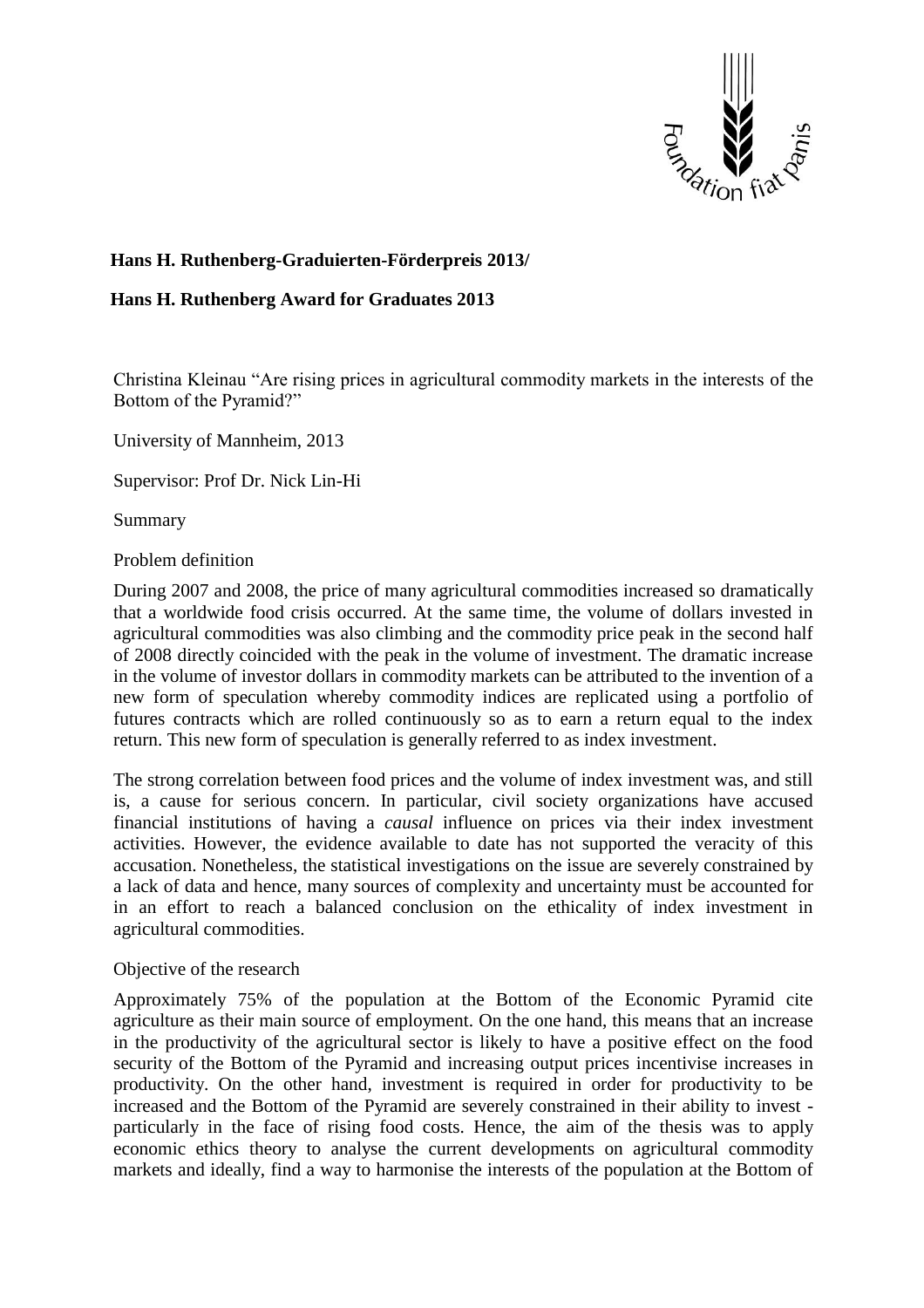$-2-$ 

the Pyramid with the interests of financial investors.

#### Methodological approach

A cornerstone of the specific school of economic ethics theory which was applied in the thesis is the understanding that the market economy has 'moral quality' in that, as an efficient form of societal organization, it contributes to citizens being empowered to lead a good life. However, the theory also recognizes that markets require a solid institutional framework in order to ensure that their functionality is maintained. Hence, Chapter 2 - Theoretical Background outlines the societal function of prices and speculation. This clarification is necessary to understand firstly, how a market-based price mechanism communicates information about scarcity to producers and consumers so that they can make their production and consumption decisions appropriately and secondly, how speculators can contribute positively to this process. A theoretical discussion of the role of institutions follows and in this way, a second integral aspect of the economic ethics theory underpinning the thesis is introduced - namely, the "Golden Rule" that economic actors ought to invest in the conditions of social cooperation to mutual advantage. In this case, "conditions' refers to the institutions which are necessary for ensuring that markets function in a socially desirable way. The theoretical section of the thesis then concludes with a discussion of commodity markets. Needless to say, knowledge of how physical and derivative markets for commodities function is integral to the ethical analysis of the (potential) role of index investors in these markets.

Chapter 3 - Detailed Description of the Situation constitutes the transfer from theory to practice. Firstly, facts on the rise of index investment as an investment strategy are given before a detailed example of a single agricultural commodity fund is presented. Secondly, an overview of the academic discussion on ethics in financial markets and on the ethicality of speculation is given so as to exemplify the academic context of the thesis. Thirdly, the academic literature featuring statistical analysis on the effects of index investment is discussed. The status-quo of the academic literature at the time was that there was no significant evidence of index investors having a causative effect on the price level. However, some evidence of index investors having a significant, positive effect on price volatility was available. Finally, given the limited reliability of the empirical literature on the issue (due to data constraints) a discussion of the potential means by which index investors could affect price level and volatility is provided. Accordingly, the section culminates in the interim conclusions being drawn that the possibility that index investors have a positive effect on both price level and price volatility cannot be discounted.

In this light, Chapter 4 - Implications considers, on the one hand, that if an increase in prices can incentivize a productivity increase on behalf of the 75% of the population at the Bottom of the Economic Pyramid who are employed in the agricultural sector, index investment ought to be considered to make a highly positive contribution to commodity markets. This discussion draws on the theoretical discussion of the societal function of prices. On the other hand, by increasing price volatility and thereby, uncertainty, the likelihood that commodity producers at the Bottom of the Economic Pyramid are able to invest in their production is decreased and index investment ought to therefore be considered to make a detrimental contribution to commodity markets. This discussion draws on the theoretical discussion of the societal function of speculation. In order to ground this discussion in the real world, section 4.3 presents a discussion of the current impediments to investment which have resulted in the population at the Bottom of the Pyramid being constrained to the poverty which they are in. This reflection is vital for considering how index investors may be able to apply the Golden Rule, i.e. invest in the conditions of social cooperation to mutual advantage. Given that index investors have funds to invest in agricultural commodities in the agricultural